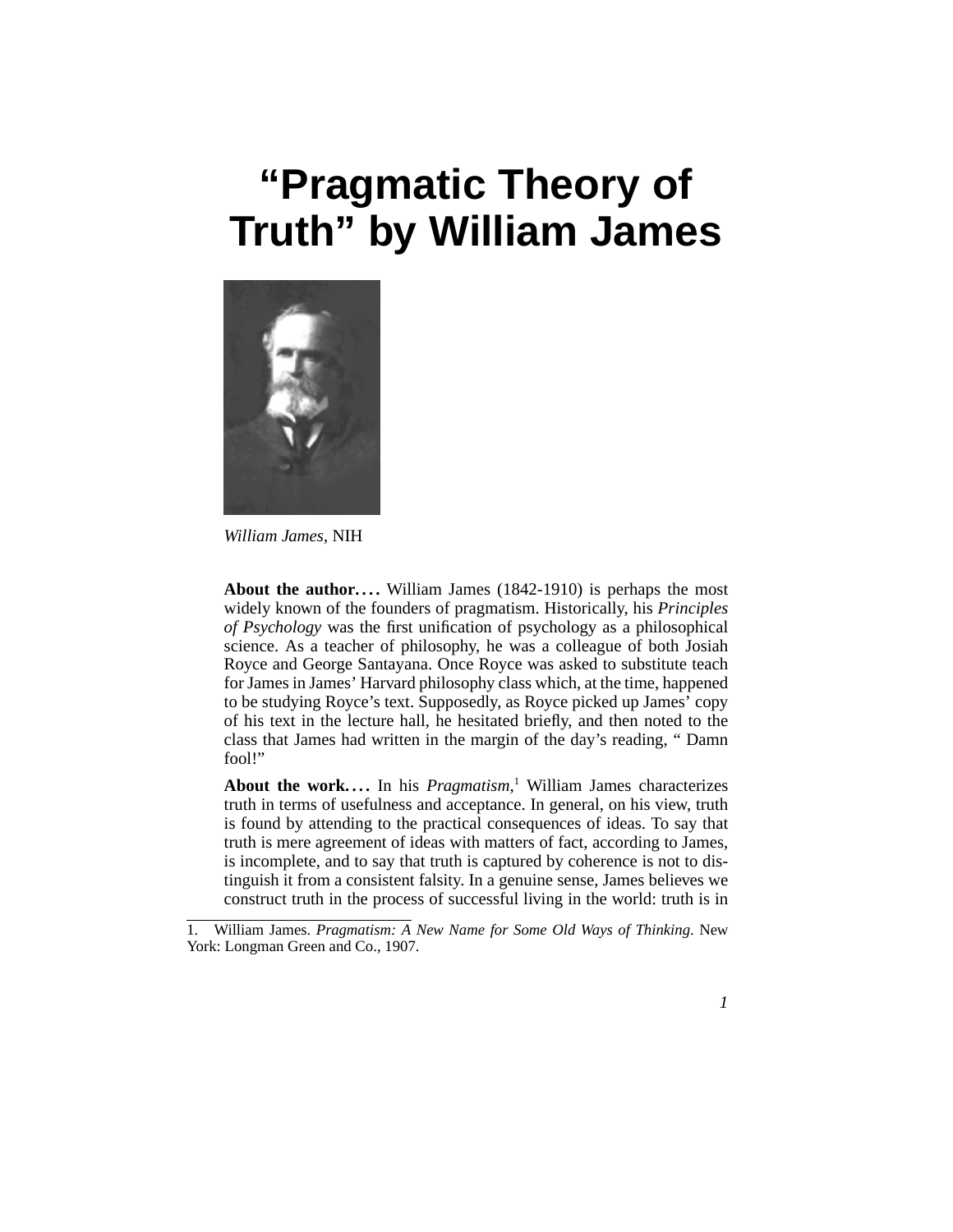no sense absolute. Beliefs are considered to be true if and only if they are useful and can be practically applied. At one point in his works, James states, ". . . the ultimate test for us of what a truth means is the conduct it dictates or inspires." Certainly, one difficulty in understanding James lies in the interpretation of his rhetorical flourishes.

**From the reading. . .**

"What, in short, is the truth's cash-value in experiential terms?"

### **Ideas of Interest from Pragmatism**

- 1. In James' view, what are three stages in the normal development of a theory? Can you think of examples of theory-development in accordance with this paradigm?
- 2. Explain James' critique of the correspondence theory of truth. Is his characterization of the correspondence theory an oversimplification?
- 3. How does James define a true idea? Does his characterization clearly distinguish a true idea from a false idea?
- 4. Explain James' thesis concerning the pragmatic theory of truth. What do the words "verification" and "validation" themselves pragmatically mean?
- 5. James writes that "our ideas 'agree' with reality." How does this description differ from the suggestion that true ideas correspond with facts?
- 6. Discuss whether or not there is any difference between the true and the useful for James. How is the verification process related to this interpretation of truth?
- 7. According to James, what are the main objections of rationalism to pragmatism? How does James answer these objections?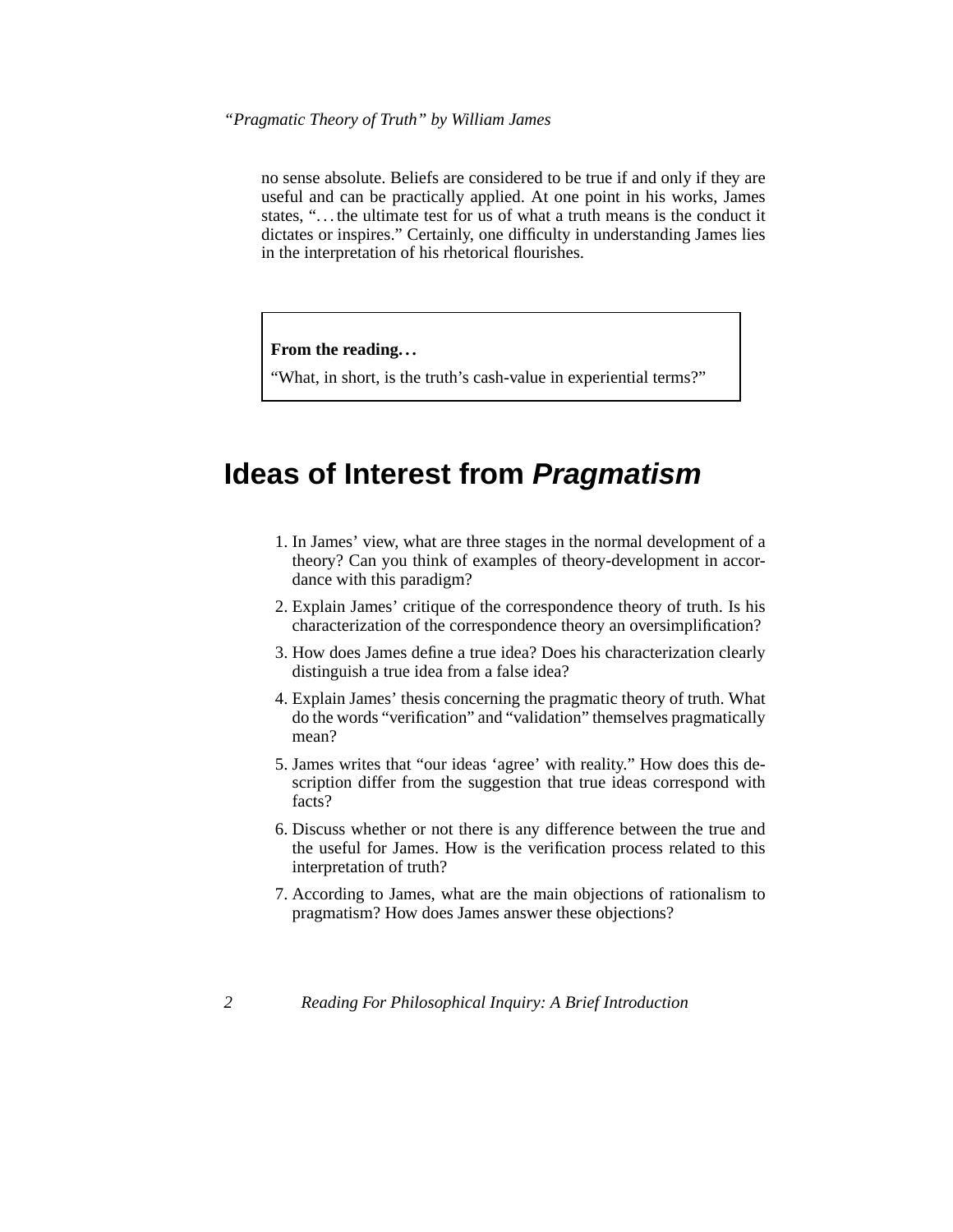8. Compare the notions of the true, the right, and the good as described by James at the end of this reading selection.

### **The Reading Selection from Pragmatism**

### **[Ideas as Copies of Reality]**

<span id="page-2-4"></span><span id="page-2-2"></span>I fully expect to see the pragmatist view of truth run through the classic stages of a theory's career. First, you know, a new theory is attacked as absurd; then it is admitted to be true, but obvious and insignificant; finally it is seen to be so important that its adversaries claim that they themselves discovered it. Our doctrine of truth is at present in the first of these three stages, with symptoms of the second stage having begun in certain quarters. I wish that this lecture might help it beyond the first stage in the eyes of many of you.

Truth, as any dictionary will tell you, is a property of certain of our ideas. It means their "agreement," as falsity means their disagreement, with "reality." Pragmatists and intellectualists both accept this definition as a matter of course. They begin to quarrel only after the question is raised as to what may precisely be meant by the term "agreement," and what by the term "reality," when reality is taken as something for our ideas to agree with.

<span id="page-2-3"></span><span id="page-2-1"></span><span id="page-2-0"></span>In answering these questions the pragmatists are more analytic and painstaking, the intellectualists more offhand and irreflective. The popular notion is that a true idea must copy its reality. Like other popular views, this one follows the analogy of the most usual experience. Our true ideas of sensible things do indeed copy them. Shut your eyes and think of yonder clock on the wall, and you get just such a true picture or copy of its dial. But your idea of its "works" (unless you are a clock-maker) is much less of a copy, yet it passes muster, for it in no way clashes with the reality. Even tho it should shrink to the mere word "works," that word still serves you truly; and when you speak of the "time-keeping function" of the clock, or of its spring's "elasticity," it is hard to see exactly what your ideas can copy.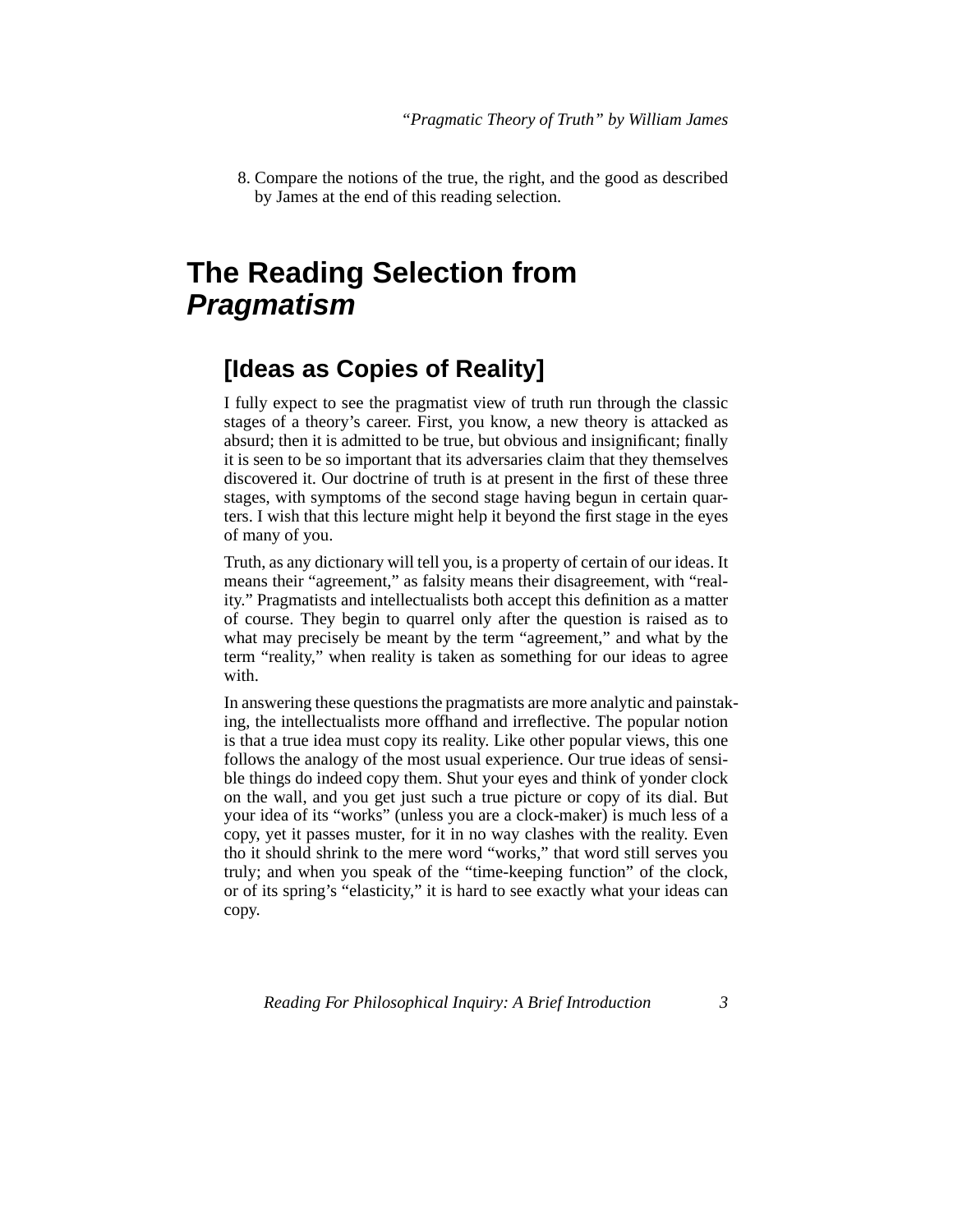#### **From the reading. . .**

". . . when you speak of the 'time-keeping function' of the clock, or of its spring's 'elasticity,' it is hard to see exactly what your ideas can copy."

<span id="page-3-2"></span>You perceive that there is a problem here. Where our ideas cannot copy definitely their object, what does agreement with that object mean? Some idealists seem to say that they are true whenever they are what God means that we ought to think about that object. Others hold the copy-view all through, and speak as if our ideas possessed truth just in proportion as they approach to being copies of the Absolute's eternal way of thinking.

<span id="page-3-4"></span><span id="page-3-3"></span>These views, you see, invite pragmatistic discussion. But the great assumption of the intellectualists is that truth means essentially an inert static relation. When you've got your true idea of anything, there's an end of the matter. You're in possession; you *know*; you have fulfilled your thinking destiny. You are where you ought to be mentally; you have obeyed your categorical imperative; and nothing more need follow on that climax of your rational destiny. Epistemologically you are in stable equilibrium.

### <span id="page-3-0"></span>**[Truth as Verification]**

Pragmatism, on the other hand, asks its usual question. "Grant an idea or belief to be true," it says, "what concrete difference will its being true make in anyone's actual life? How will the truth be realized? What experiences will be different from those which would obtain if the belief were false? What, in short, is the truth's cash-value in experiential terms?"

<span id="page-3-5"></span><span id="page-3-1"></span>The moment pragmatism asks this question, it sees the answer: *True ideas are those that we can assimilate, validate, corroborate and verify. False ideas are those that we cannot.* That is the practical difference it makes to us to have true ideas; that, therefore, is the meaning of truth, for it is all that truth is known-as.

This thesis is what I have to defend. The truth of an idea is not a stagnant property inherent in it. Truth *happens* to an idea. It *becomes* true, is *made* true by events. Its verity *is* in fact an event, a process: the process namely of its verifying itself, its veri-*fication*. Its validity is the process of its valid*ation*.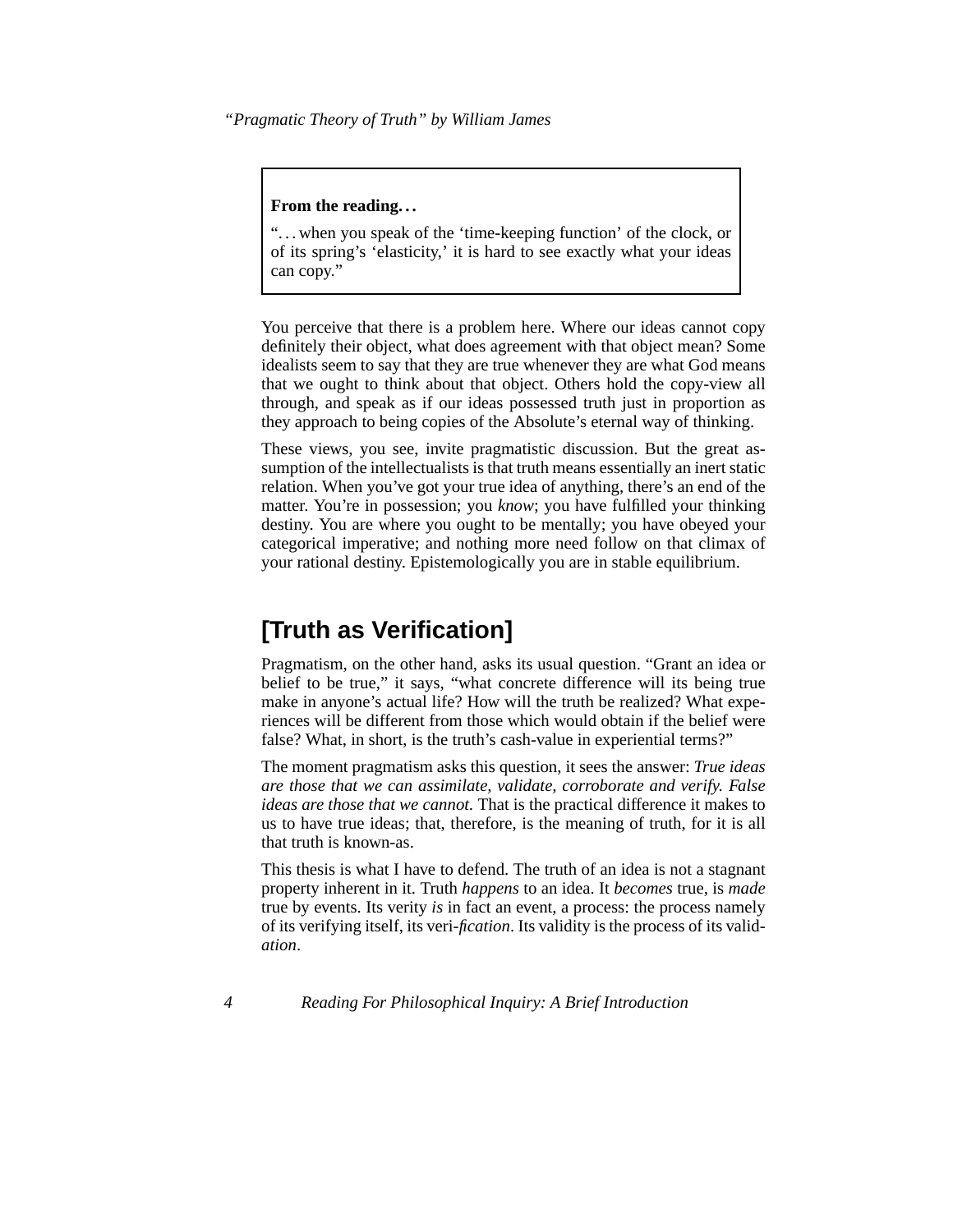But what do the words verification and validation themselves pragmatically mean? They again signify certain practical consequences of the verified and validated idea. It is hard to find any one phrase that characterizes these consequences better than the ordinary agreementformula—just such consequences being what we have in mind whenever we say that our ideas "agree" with reality. They lead us, namely, through the acts and other ideas which they instigate, into or up to, or towards, other parts of experience with which we feel all the while—such feeling being among our potentialities—that the original ideas remain in agreement. The connexions and transitions come to us from point to point as being progressive, harmonious, satisfactory. This function of agreeable leading is what we mean by an idea's verification. Such an account is vague and it sounds at first quite trivial, but it has results which it will take the rest of my hour to explain.

Let me begin by reminding you of the fact that the possession of true thoughts means everywhere the possession of invaluable instruments of action; and that our duty to gain truth, so far from being a blank command from out of the blue, or a "stunt" self-imposed by our intellect, can account for itself by excellent practical reasons.

### **[Truth as the Useful]**

<span id="page-4-0"></span>The importance to human life of having true beliefs about matters of fact is a thing too notorious. We live in a world of realities that can be infinitely useful or infinitely harmful. Ideas that tell us which of them to expect count as the true ideas in all this primary sphere of verification, and the pursuit of such ideas is a primary human duty. The possession of truth, so far from being here an end in itself, is only a preliminary means towards other vital satisfactions. If I am lost in the woods and starved, and find what looks like a cow-path, it is of the utmost importance that I should think of a human habitation at the end of it, for if I do so and follow it, I save myself. The true thought is useful here because the house which is its object is useful. The practical value of true ideas is thus primarily derived from the practical importance of their objects to us. Their objects are, indeed, not important at all times. I may oil another occasion have no use for the house; and then my idea of it, however verifiable, will be practically irrelevant, and had better remain latent. Yet since almost any object may some day become temporarily important, the advantage of having a general stock of *extra* truths, of ideas that shall be true of merely possible situations, is obvious. We store such extra truths away in our memories,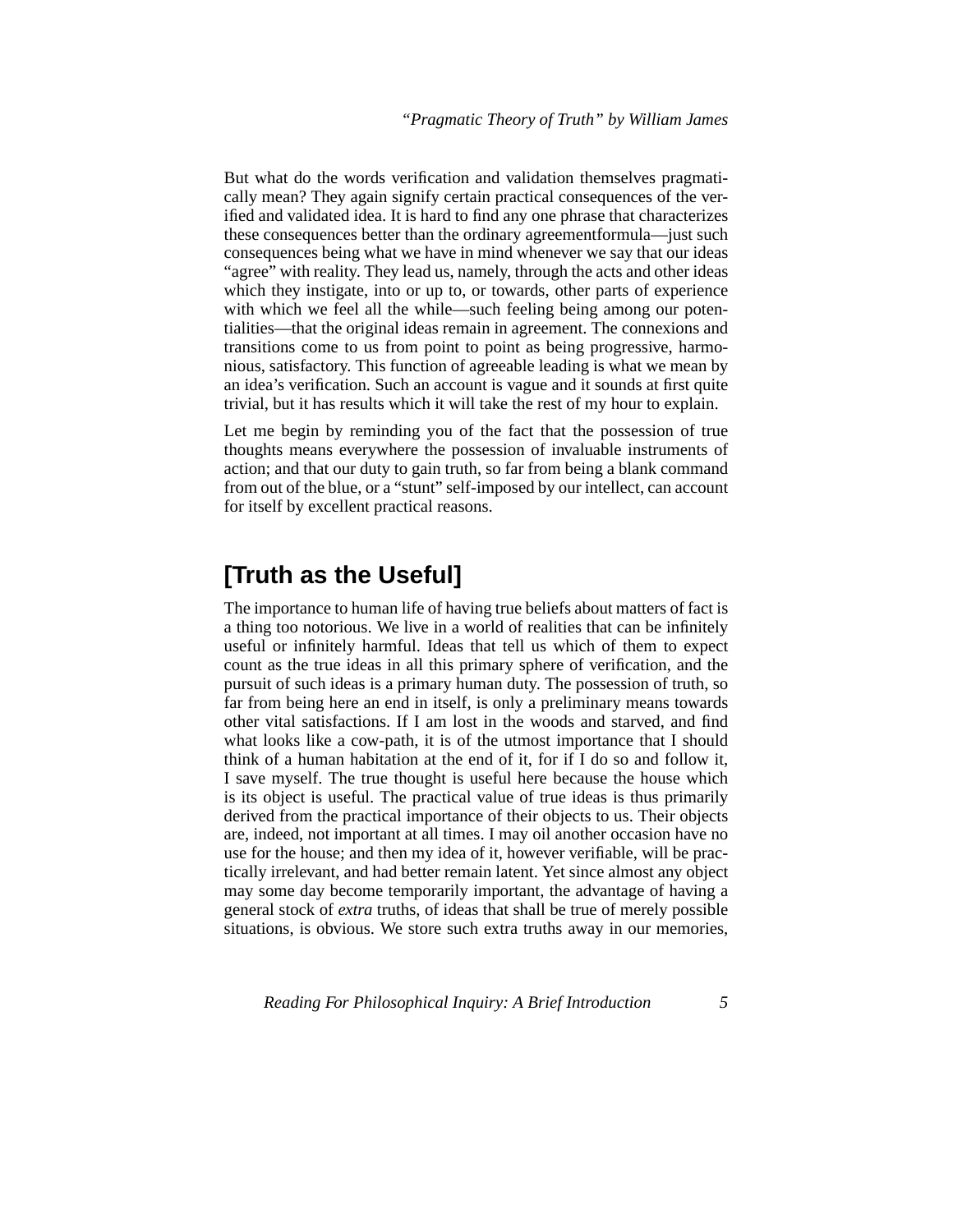and with the overflow we fill our books of reference. Whenever such an extra truth becomes practically relevant to one of our emergencies, it passes from cold-storage to do work in the world, and our belief in it grows active. You can say of it then either that "it is useful because it is true" or that "it is true because it is useful." Both these phrases mean exactly the same thing, namely that here is an idea that gets fulfilled and can be verified. True is the name for whatever idea starts the verification-process, useful is the name for its completed function in experience. True ideas would never have been singled out as such, would never have acquired a class-name. least of all a name suggesting value, unless they had been useful from the outset in this way.

From this simple cue pragmatism gets her general notion of truth as something essentially bound up with the way in which one moment in our experience may lead us towards other moments which it will be worth while to have been led to. Primarily, and on the common-sense level, the truth of a state of mind means this function of *a leading that is worthwhile.* When a moment in our experience, of any kind whatever, inspires us with a thought that is true, that means that sooner or later we dip by that thought's guidance into the particulars of experience again and make advantageous connexion with them. This is a vague enough statement, but I beg you to retain it, for it is essential.

<span id="page-5-0"></span>Our experience meanwhile is all shot through with regularities. One bit of it can warn us to get ready for another bit, can "Intend" or be significant of that remoter object. The object's advent is the significance's verification. Truth, in these cases, meaning nothing but eventual verification, is manifestly incompatible with waywardness on our part. Woe to him whose beliefs play fast and loose with the order which realities follow in his experience: they will lead him nowhere or else make false connexions.

By "realities" or "object"' here, we mean either things of common sense, sensibly present, or else common-sense relations, such as dates, places, distances, kinds, activities. Following our mental image of a house along the cow-path, we actually come to see the house; we get the image's full verification. *Such simply and fully verified leadings are certainly the originals and prototypes of the truth-process*. Experience offers indeed other forms of truth-process, but they are all conceivable as being primary verifications arrested, multiplied or substituted one for another.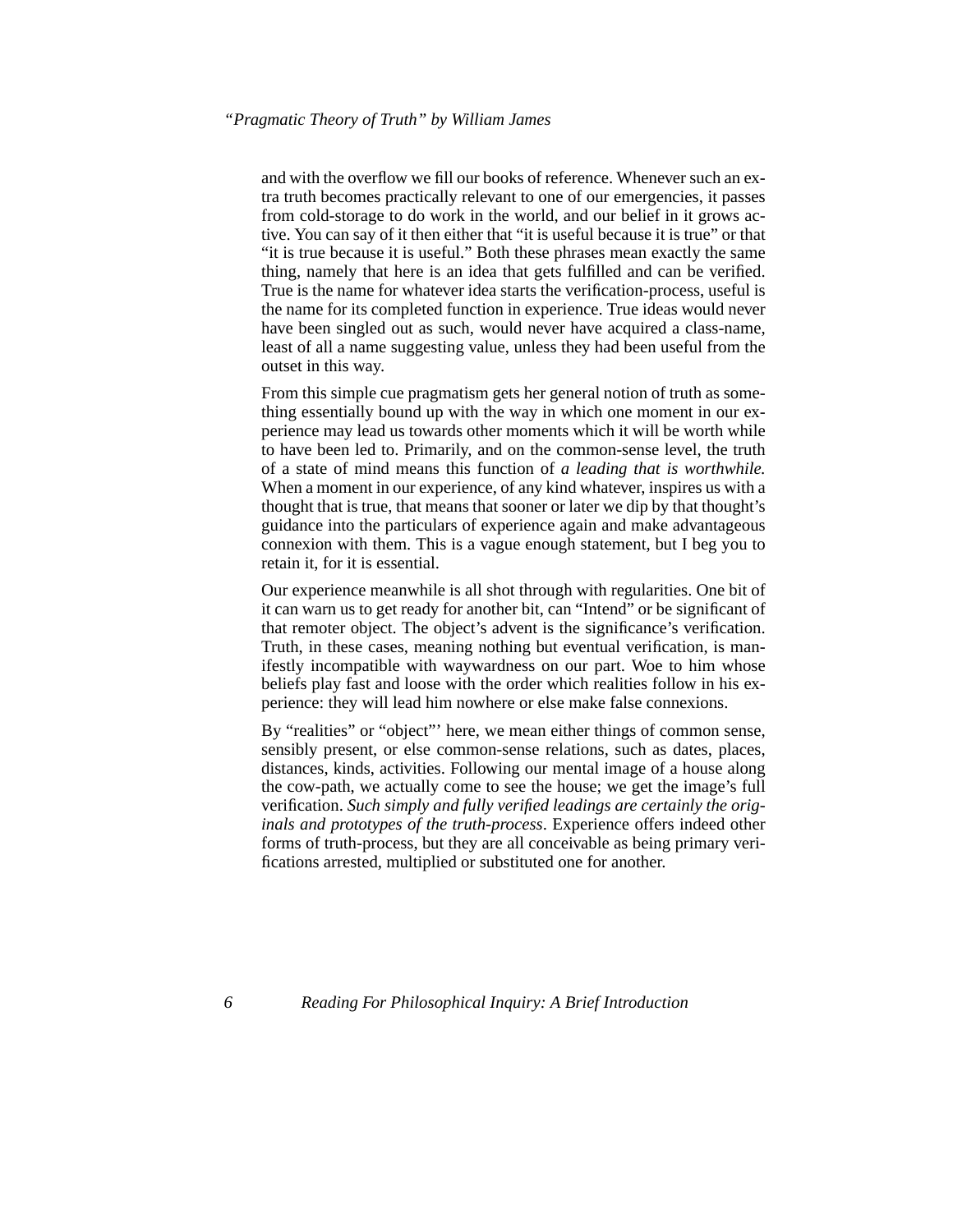#### **From the reading. . .**

"Truth lives, in fact, for the most part on a credit system."

### **[Unverified Truth]**

<span id="page-6-1"></span><span id="page-6-0"></span>Take, for instance, yonder object on the wall. You and I consider it to be a "clock," altho no one of us has seen the hidden works that make it one. We let our notion pass for true without attempting to verify. If truths mean verification-process essentially, ought we then to call such unverified truths as this abortive? No, for they form the overwhelmingly large number of the truths we live by. Indirect as well as direct verifications pass muster. Where circumstantial evidence is sufficient, we can go without eye-witnessing. Just as we here assume Japan to exist without ever having been there, because it *works* to do so, everything we know conspiring with the belief, and nothing interfering, so we assume that thing to be a clock. We *use* it as a clock, regulating the length of our lecture by it. The verification of the assumption here means its leading to no frustration or contradiction. Verifi-*ability* of wheels and weights and pendulum is as good as verification. For one truth-process completed there are a million in our lives that function in this state of nascency. They turn us *towards* direct verification; lead us into the surroundings of the objects they envisage; and then, if everything runs on harmoniously, we are so sure that verification is possible that we omit it, and are usually justified by all that happens.

Truth lives, in fact, for the most part on a credit system. Our thoughts and beliefs "pass," so long as nothing challenges them, just as bank-notes pass so long as nobody refuses them. But this all points to direct face-to-face verifications somewhere, without which the fabric of truth collapses like a financial system with no cash-basis whatever. You accept my verification of one thing, I yours of another. We trade on each other's truth. But beliefs verified concretely by *somebody* are the posts of the whole superstructure.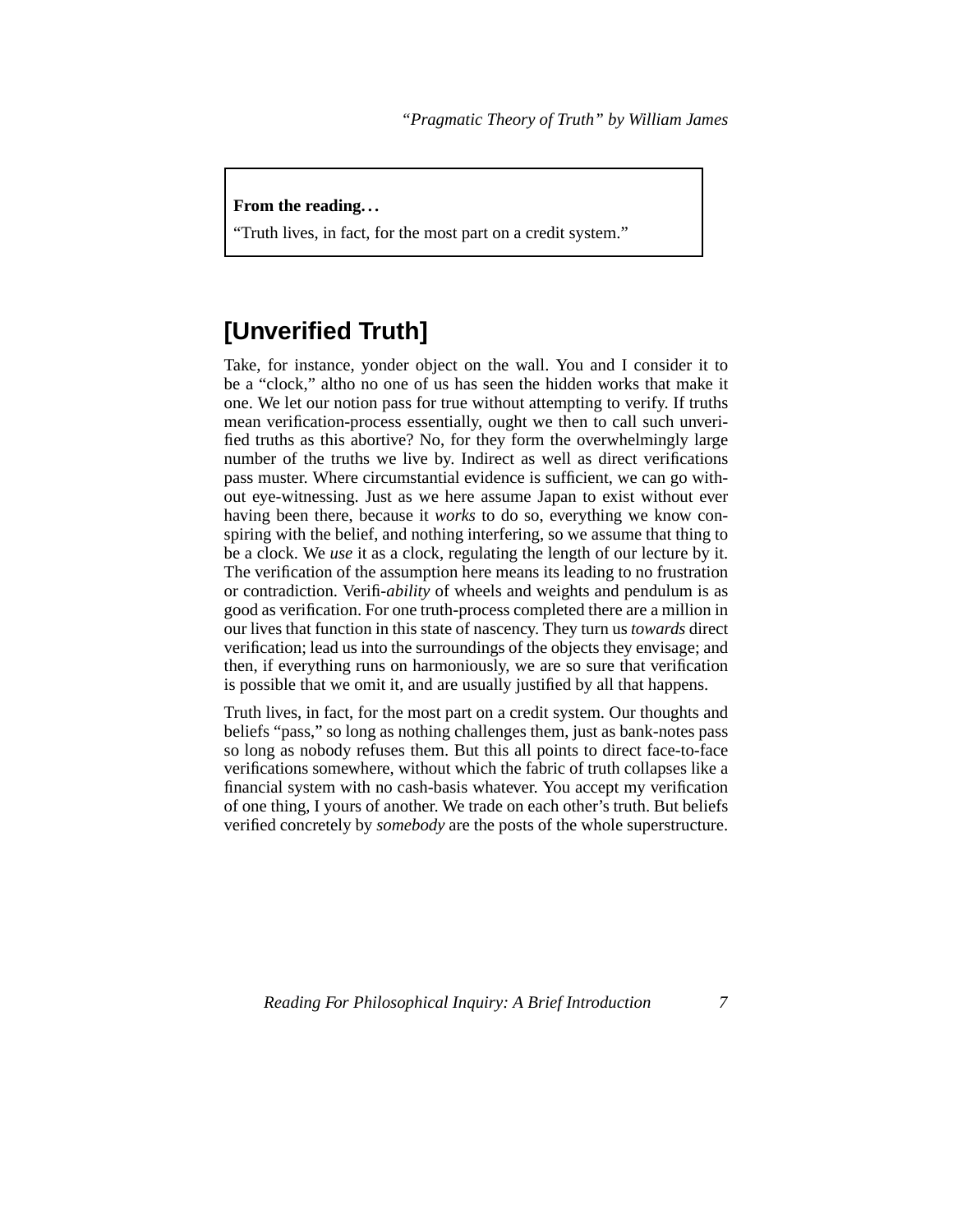

*Clock Mechanism*, (detail) National Park Service

<span id="page-7-0"></span>Another great reason—beside economy of time—for waiving complete verification in the usual business of life is that all things exist in kinds and not singly. Our world is found once for all to have that peculiarity. So that when we have once directly verified our ideas about one specimen of a kind, we consider ourselves free to apply them to other specimens without verification. A mind that habitually discerns the kind of thing before it, and acts by the law of the kind immediately, without pausing to verify, will be a "true" mind in ninety-nine out of a hundred emergencies, proved so by its conduct fitting everything it meets, and getting no refutation.

*Indirectly or only potentially verifying processes may thus be true as well as full verification-processes*. They work as true processes would work, give us the same advantages, and claim our recognition for the same reasons. All this on the common-sense level of matters of fact, which we are alone considering.. . .

### **[Truth Is Made]**

Our account of truth is an account of truths in the plural, of processes of leading, realized *in rebus*, and having only this quality in common, that they *pay*. They pay by guiding us into or towards some part of a system that dips at numerous points into sense-percepts, which we may copy mentally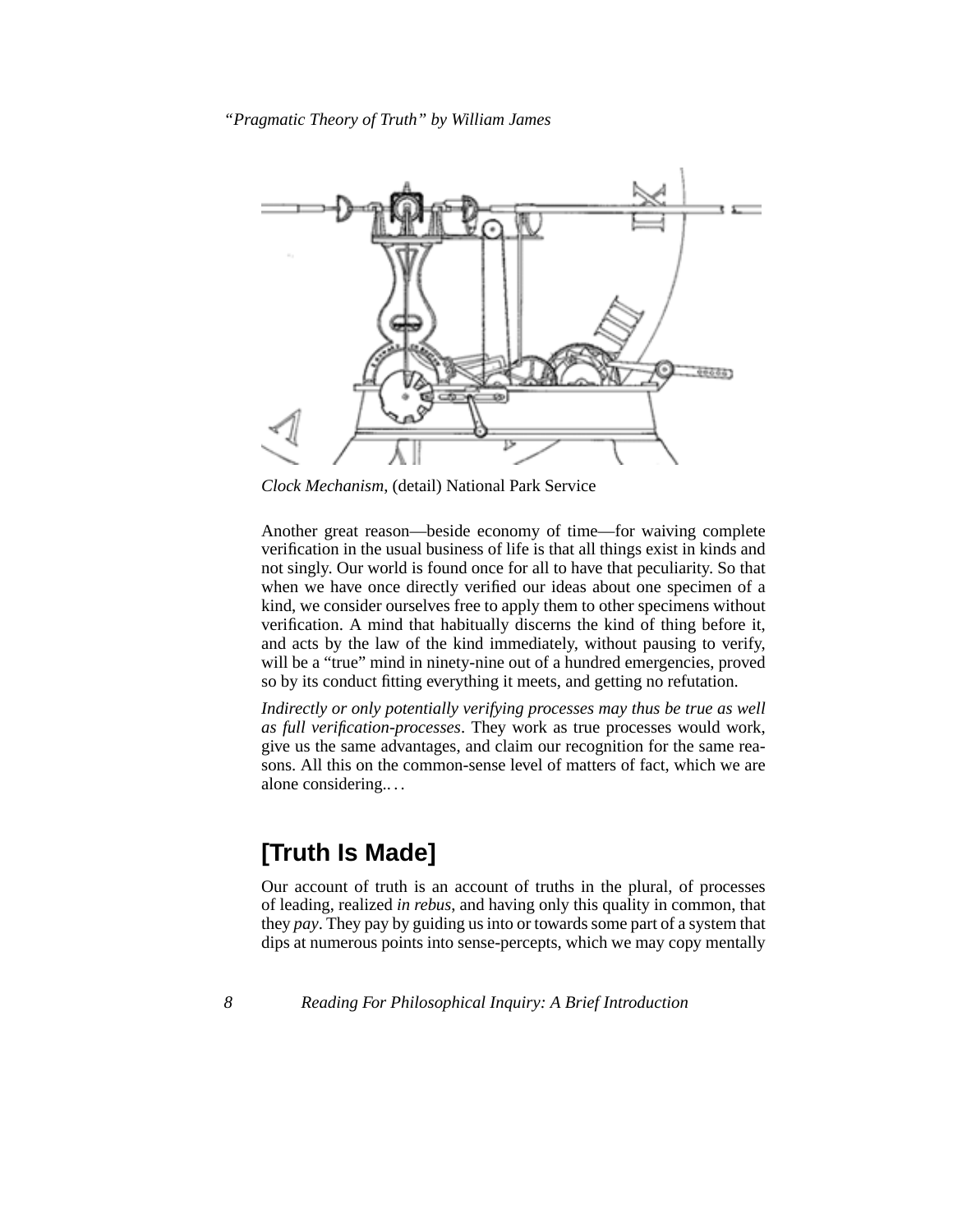or not, but with which at any rate we are now in the kind of commerce vaguely designated as verification. Truth for us is simply a collective name for verification-processes, just as health, wealth, strength, *etc.*, are names for other processes connected with life, and also pursued because it pays to pursue them. Truth is made, just as health, wealth and strength are *made*, in the course of experience.

#### **From the reading. . .**

"The 'absolutely' true, meaning what no farther experience will ever alter, is that ideal vanishing-point towards which we imagine that all our temporary truths will some day converge. "

<span id="page-8-0"></span>Here rationalism is instantaneously up in arms against us. I can imagine a rationalist to talk as follows:

"Truth is not made," he will say; "it absolutely obtains, being a unique relation that does not wait upon any process, but shoots straight over the head of experience, and hits its reality every time. Our belief that yon thing on the wall is a clock is true already, altho no one in the whole history of the world should verify it. The bare quality of standing in that transcendent relation is what makes any thought true that possesses it, whether or not there be verification. You pragmatists put the cart before the horse in making truth's being reside in verification-processes. These are merely signs of its being, merely our lame ways of ascertaining after the fact, which of our ideas already has possessed the wondrous quality. The quality itself is timeless, like all essences and natures. Thoughts partake of it directly, as they partake of falsity or of irrelevancy. It can't be analyzed away into pragmatic consequences."

The whole plausibility of this rationalist tirade is due to the fact to which we have already paid so much attention. In our world, namely abounding as it does in things of similar kinds and similarly associated, one verification serves for others of its kind, and one great use of knowing things is to be led not so much to them as to their associates, especially to human talk about them. The quality of truth, obtaining *ante rem*, pragmatically means, then, the fact that in such a world innumerable ideas work better by their indirect or possible than by their direct and actual verification. Truth *ante rem* means only verifiability, then; or else it is a case of the stock rationalist trick of treating the *name* of a concrete phenomenal reality as an independent prior entity, and placing it behind the reality as its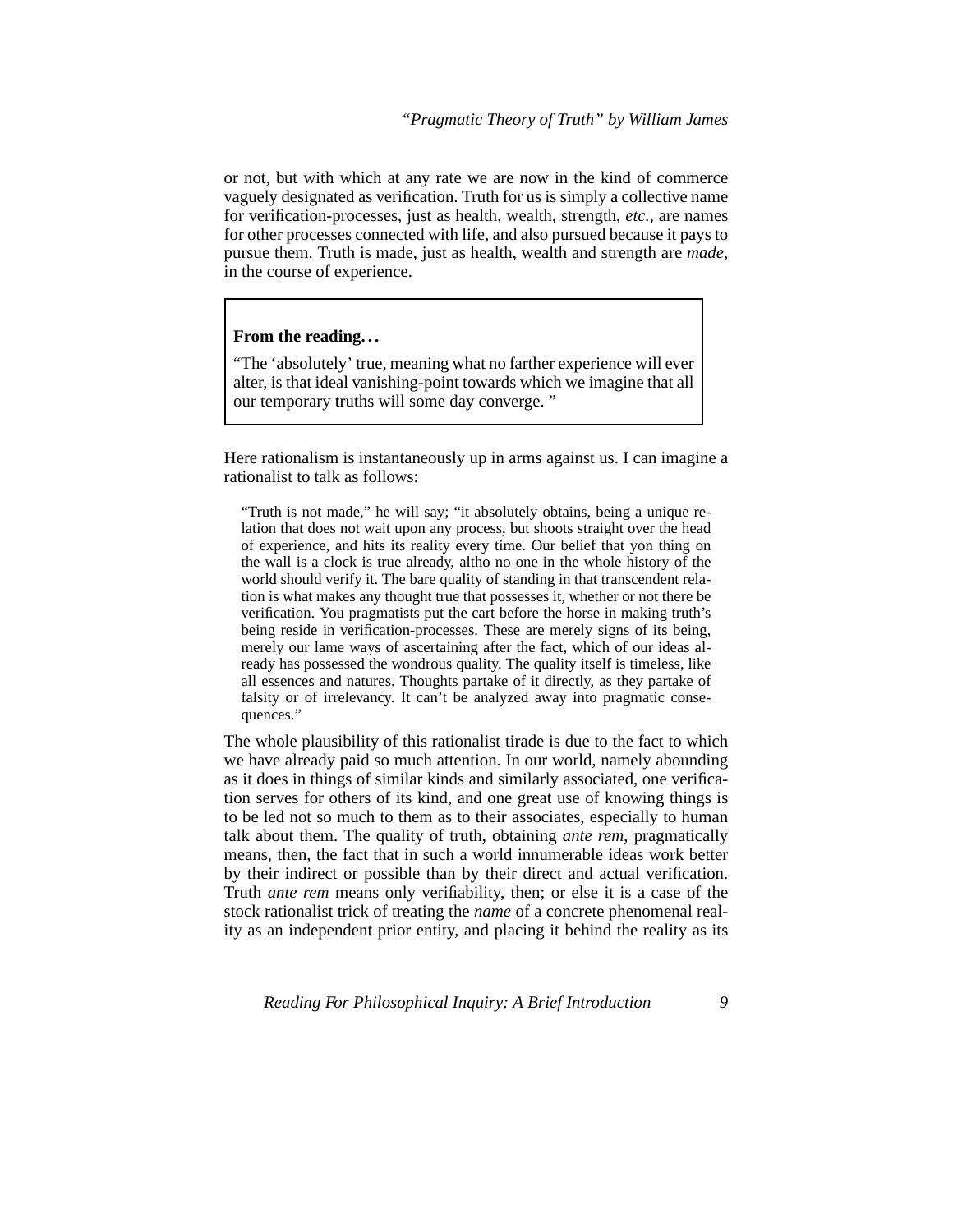explanation. Professor Mach quotes somewhere an epigram of Lessing's:

<span id="page-9-2"></span><span id="page-9-1"></span>Sagt Hänschen Schlau zu Vetter Fritz, "Wie kommt es, Vetter Fritzen, Dass grad' die Reichsten in der Welt, Das meiste Geld besitzen?"

Hänschen Schlau here treats the principle "wealth" as something distinct from the facts denoted by the man's being rich. It antedates them; the facts become only a sort of secondary coincidence with the rich man's essential nature.

In the case of "wealth" we all see the fallacy. We know that wealth is but a name for concrete processes that certain men's lives play a part in, and not a natural excellence found in Messrs. Rockefeller and Carnegie, but not in the rest of us.

Like wealth, health also lives *in rebus*. It is a name for processes, as digestion, circulation, sleep, *etc.*, that go on happily, tho in this instance we are more inclined to think of it as a principle and to say the man digests and sleeps so well *because* he is so healthy.

With "strength" we are, I think, more rationalistic still, and decidedly inclined to treat it as an excellence pre-existing in the man and explanatory of the herculean performances of his muscles.

With "truth" most people go over the border entirely, and treat the rationalistic account as self-evident. But really all these words in *truth* are exactly similar. Truth exists *ante rem* just as much and as little as the other things do.

#### **From the reading. . .**

"The true,' to put it very briefly, is only the expedient in the way of our thinking, just as 'the right' is only the expedient in the way of our behaving."

<span id="page-9-3"></span><span id="page-9-0"></span>The scholastics, following Aristotle, made much of the distinction between habit and act. Health *in actu* means, among other things, good sleeping and digesting. But a healthy man need not always be sleeping, or al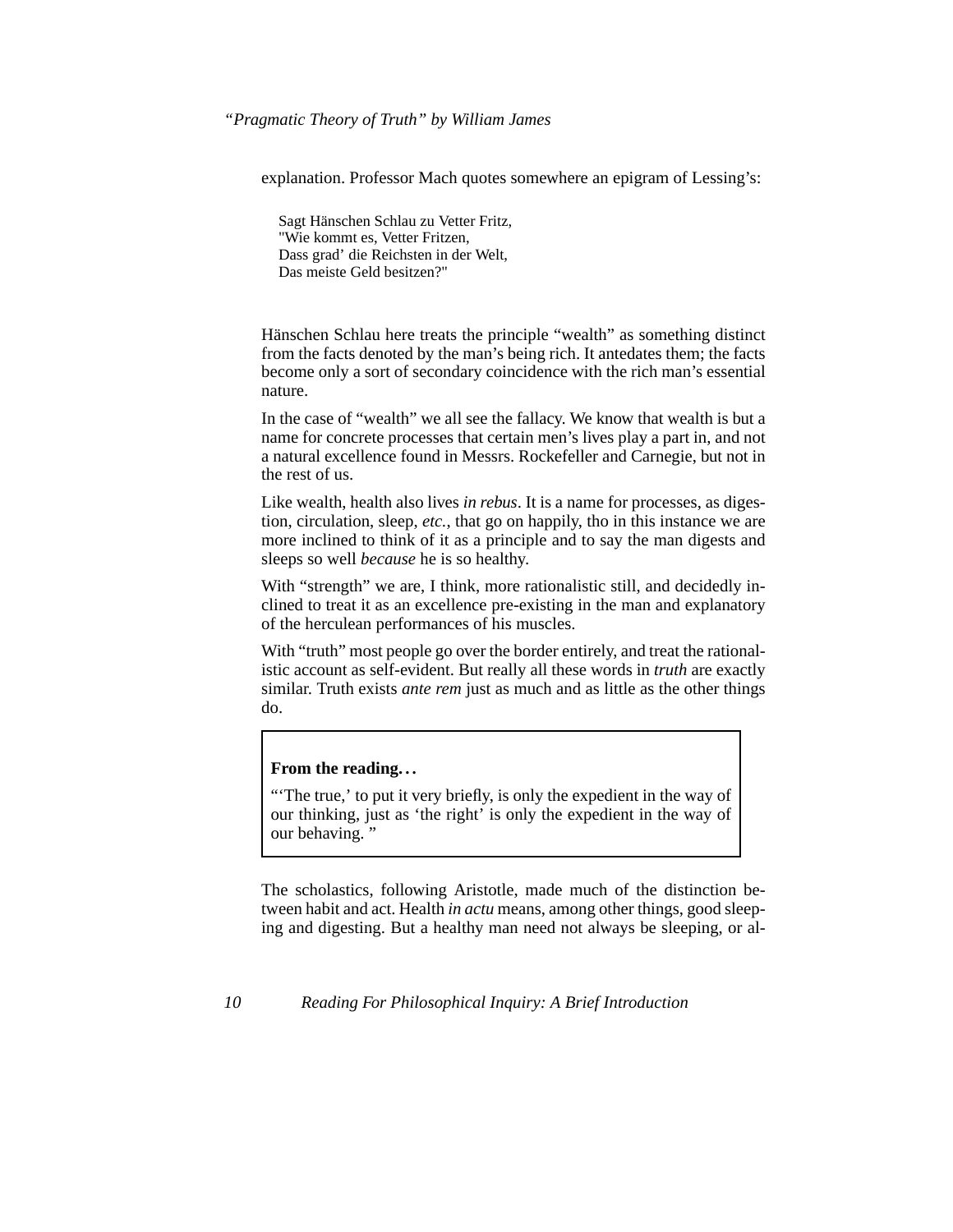ways digesting, any more than a wealthy man need be always handling money or a strong man always lifting weights. All such qualities sink to the status of "habits" between their times of exercise; and similarly truth becomes a habit of certain of our ideas and beliefs in their intervals of rest from their verifying activities. But those activities are the root of the whole matter, and the condition of there being any habit to exist in the intervals.

### **[Truth as Expedience]**

*"The true," to put it very briefly, is only the expedient in the way of our thinking, just as "the right" is only the expedient in the way of our behaving.* Expedient in almost any fashion; and expedient in the long run and on the whole of course; for what meets expediently all the experience in sight won't necessarily meet all farther experiences equally satisfactorily. Experience, as we know, has ways of *boiling over*, and making us correct our present formulas.

The "absolutely" true, meaning what no farther experience will ever alter, is that ideal vanishing-point towards which we imagine that all our temporary truths will some day converge. It runs on all fours with the perfectly wise man, and with the absolutely complete experience; and, if these ideals are ever realized, they will all be realized together. Meanwhile we have to live to-day by what truth we can get to-day, and be ready to-morrow to call it falsehood. Ptolemaic astronomy, euclidean space, aristotelian logic, scholastic metaphysics, were expedient for centuries, but human experience has boiled over those limits, and we now call these things only relatively true, or true within those borders of experience. "Absolutely" they are false; for we know that those limits were casual, and might have been transcended by past theorists just as they are by present thinkers.. . .

### **[Truth as Good]**

<span id="page-10-1"></span><span id="page-10-0"></span>Let me now say only this, that truth is *one species of good*, and not, as is usually supposed, a category distinct from good, and co-ordinate with it. *The true is the name of whatever proves itself to be good in the way of belief and good, too, for definite, assignable reasons.* Surely you must admit this, that if there were no good for life in true ideas, or if the knowledge of them were positively disadvantageous and false ideas the only useful ones, then the current notion that truth is divine and precious, and its pursuit a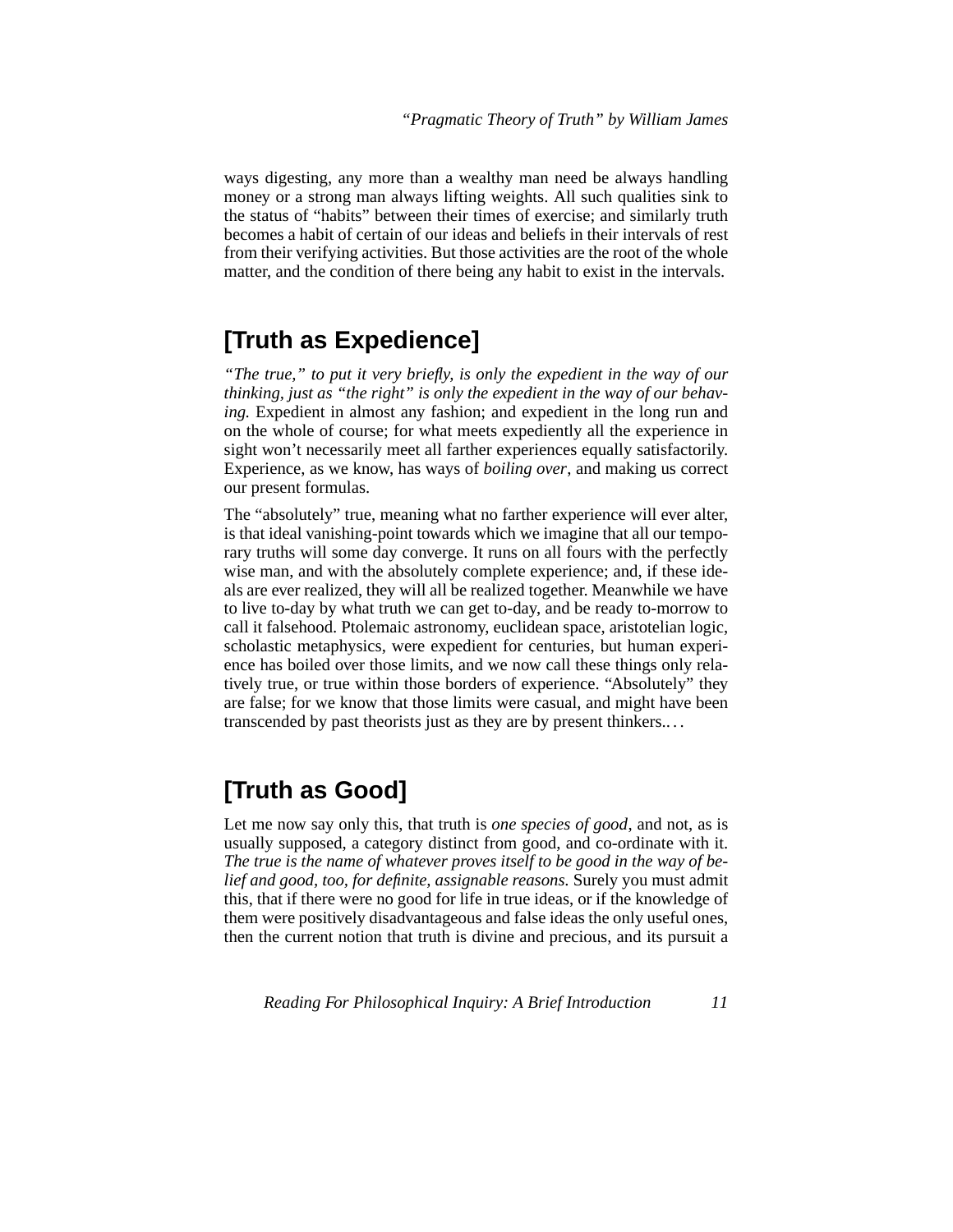duty, could never have grown up or become a dogma. In a world like that, our duty would be to shun truth, rather. But in this world, just as certain foods are not only agreeable to our taste, but good for our teeth, our stomach and our tissues; so certain ideas are not only agreeable to think about, or agreeable as supporting other ideas that we are fond of, but they are also helpful in life's practical struggles. If there be any life that it is really better we should lead, and if there be any idea which, if believed in, would help us to lead that life, then it would be really *better for us* to believe in that idea, *unless, indeed, belief in it incidentally clashed with other greater vital benefits.*

#### **From the reading. . .**

<span id="page-11-1"></span>"True ideas are those that we can assimilate, validate, corroborate and verify. False ideas are those that we cannot. "

"What would be better for us to believe!" This sounds very like a definition of truth. It comes very near to saying "what we *ought* to believe"; and in *that* definition none of you would find any oddity. Ought we ever not to believe what it is *better for us* to believe? And can we then keep the notion of what is better for us, and what is true for us, permanently apart?

Pragmatism says no, and I fully agree with her. Probably you also agree, so far as the abstract statement goes, but with a suspicion that if we practically did believe everything that made for good in our own personal lives, we should be found indulging all kinds of fancies about this world's affairs, and all kinds of sentimental superstitions about a world hereafter. Your suspicion here is undoubtedly well founded, and it is evident that something happens when you pass from the abstract to the concrete, that complicates the situation.

<span id="page-11-0"></span>I said just now that what is better for us to believe is true *unless the belief incidentally clashes with some other vital benefit.* Now in real life what vital benefits is any particular belief of ours most liable to clash with? What indeed except the vital benefits yielded by *other beliefs* when these *prove* incompatible with the first ones? In other words, the greatest enemy of any one of our truths may be the rest of our truths. Truths have once for all this desperate instinct of self-preservation and of desire to extinguish whatever contradicts them.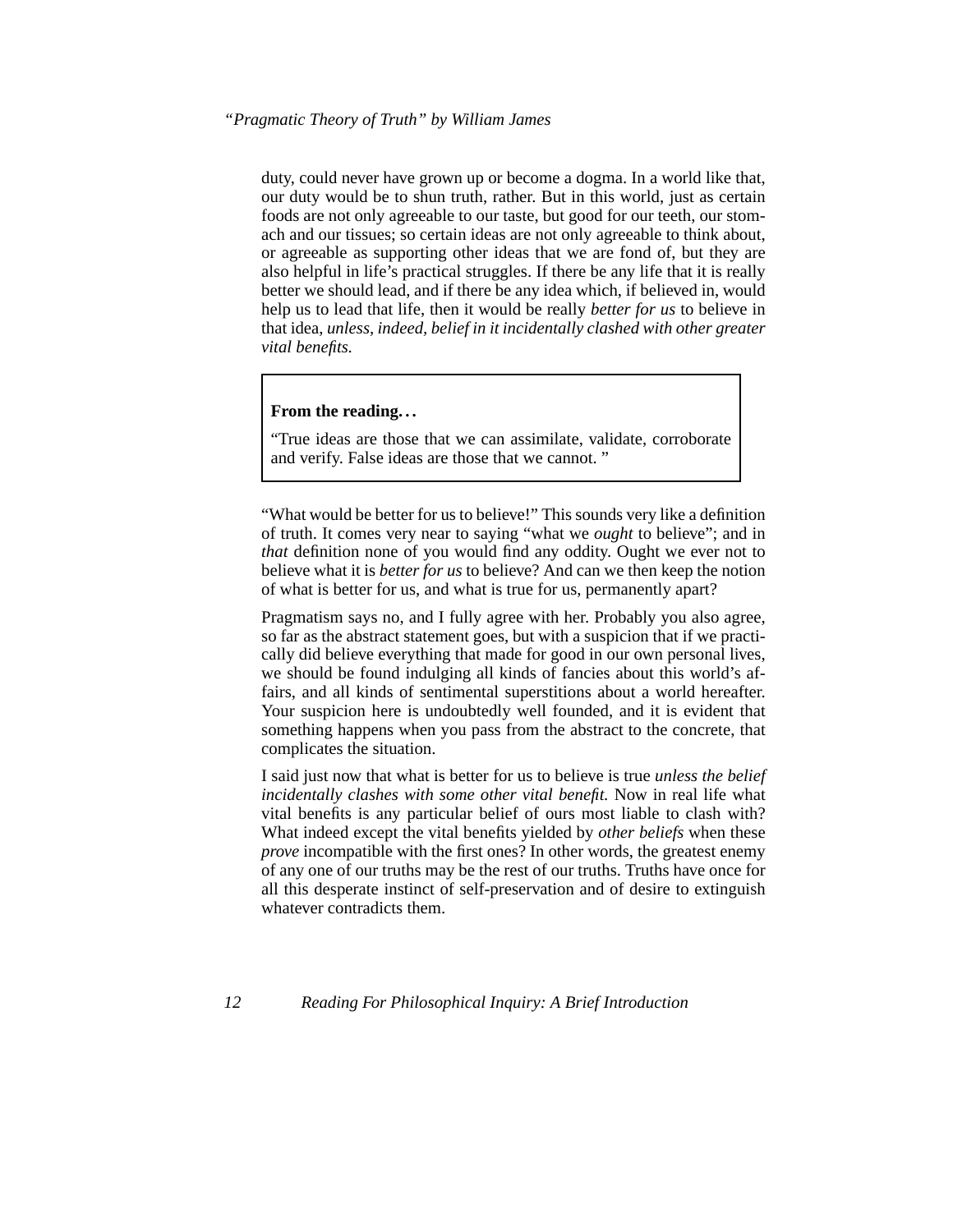### **Related Ideas**

William James (http://plato.stanford.edu/entries/james/). *Stanford Encyclopedia of Philosophy*: Summary content of James' biography, writings, and bibliography.

William James (http://www.emory.edu/EDUCATION/mfp/james.html). Professor Frank Pajares at Emery University includes letters, essays, reviews, texts, links, and other resources.



*Harvard Medical School*, (detail) NIH

## **Topics Worth Investigating**

1. Can you identify any differences between James' description of the pragmatic theory of truth as represented in this reading with C. S. Peirce's oft-quoted statement of pragmatism? C. S. Peirce wrote:

Consider what effects which might conceivably have practical bearings we conceive the object of our conception to have. Then our conception of these effects is the whole of our conception of the object.<sup>2</sup>

2. Charles Sanders Peirce. "How to Make Our Ideas Clear" in *Philosophical Writings*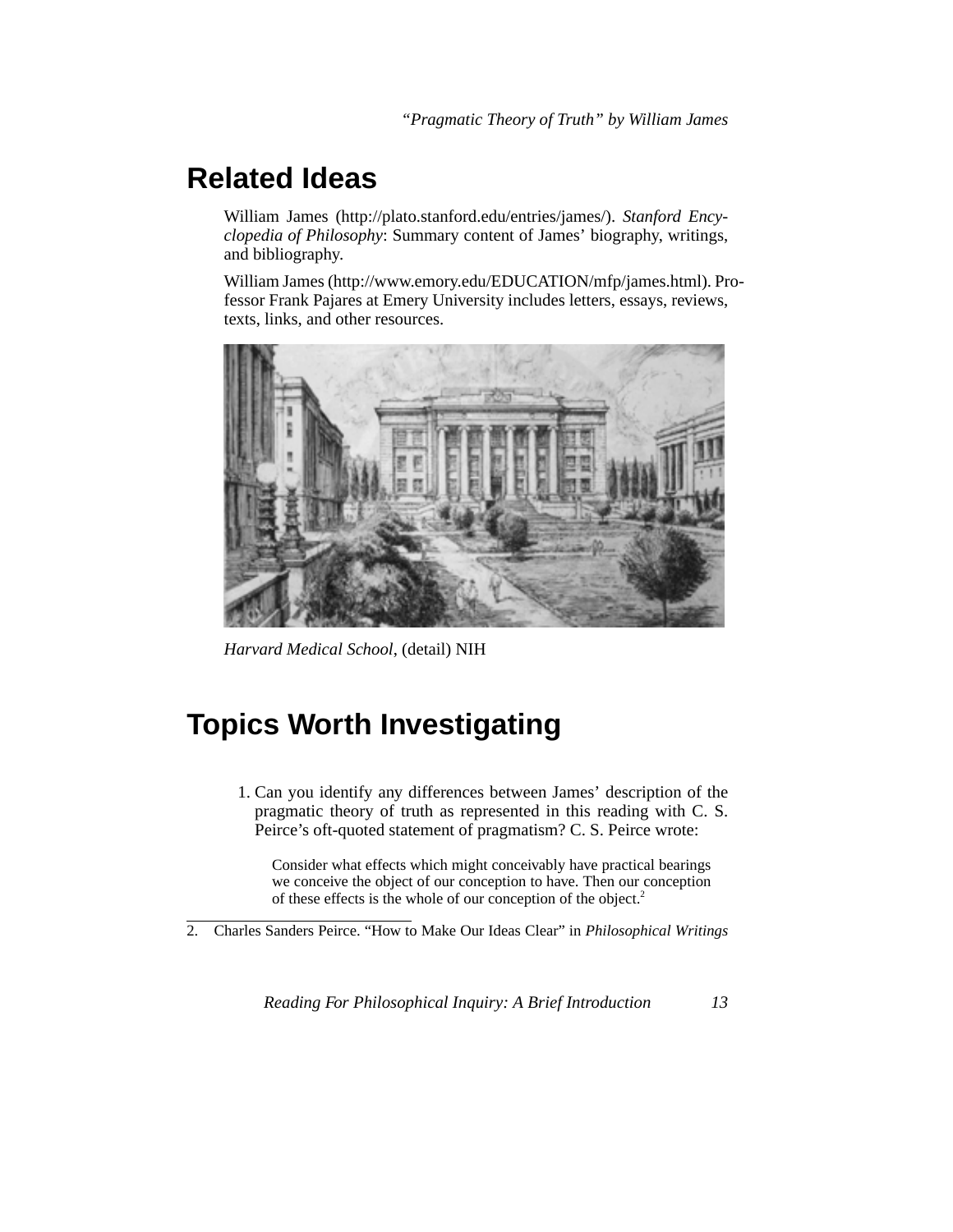#### <span id="page-13-0"></span>*"Pragmatic Theory of Truth" by William James*

2. Discuss whether or not you think James would concur with Friedrich Nietzsche's famous statement on truth:

Truth is the kind of error without which a certain species of life could not live. The value for life is ultimately decisive.<sup>3</sup>

3. Compare Emerson's epistemological pragmatism as shown in the following quotation with James' characterization of the "absolutely" true as "that ideal vanishing-point towards which we imagine that all our temporary truths will some day converge":

We live in a system of approximations. Every end is prospective of some other end, which is also temporary; a round and final success nowhere. We are encamped in nature, not domesticated.<sup>4</sup>

4. James writes:

I said just now that what is better for us to believe is true *unless the belief* incidentally clashes with some other vital benefit. . . . In other words, the greatest enemy of any one of our truths may be the rest of our truths.

Discuss whether this concession to the coherence theory of truth requires that pragmatism is merely the free play inherent in the practical, circumstantial application of the coherence theory of truth.

# **Index**

Aristotle, [10](#page-9-0) categorical imperative, [4](#page-3-0) falsity, [4](#page-3-1) good, the, [11](#page-10-0) idealists, [4](#page-3-2) ideas, [3](#page-2-0) kinds, [8](#page-7-0) Lessing, Gotthold Ephraim, [10](#page-9-1)

*of Peirce*. Ed. J. Buchler. New York: Dover, 1955.

3. Friedrich Nietzsche. *The Will to Power* (1885). Trans. Walter Kaufmann and R. J. Hollingdale. Ed. Walter Kaufmann. New York: Random House, 1967.

<sup>4.</sup> Ralph Waldo Emerson. "Nature" in *Essays: Second Series* Boston: James Munroe and Co., 1844.